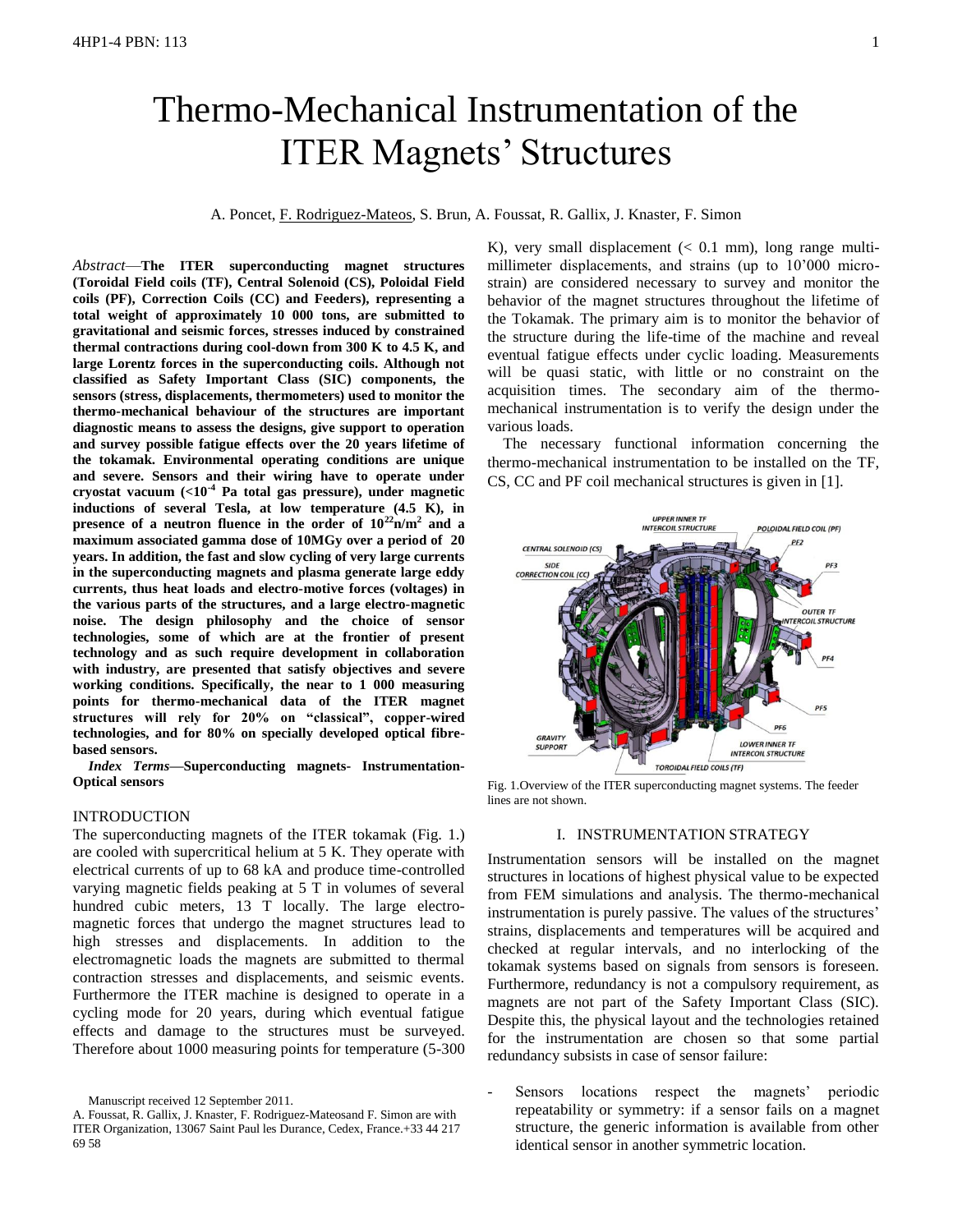Sensors are selected among already well proven technologies given the environmental conditions (about 20% overall) such as resistive and capacitive units, together with new emerging techniques essentially relying on optical methods (about 80% of all measuring points), these having the advantage of being totally immune to electro-magnetic interference (e.m.i.).

Table 1 gives the number and types of sensors for each magnet family.

**Magnet System Measuring points Strain gages Displacement sensors Temperature sensors** TFC 216 27 135 54 CS 202 81 44 77 CC 276 144 36 96 PF 30 24 6 Feeders 118 60 58 Total 842 252 299 291

TABLE 1 Magnet System sensors

# II. ENVIRONMENTAL CONDITIONS

The ITER magnets thermo-mechanical instrumentation (sensors and wires), mechanically fixed, welded or glued on stainless steel structures, has to be compatible with the main cryostat vacuum  $(10^{-6}$  mbar). It is kept at cryogenic temperature (4 K) in operation but has to be resistant and active during thermal transients between 300 K and 4 K (50 cycles over ITER's lifetime). It should be insensitive to varying magnetic fields respectively of 5 T and 10 T/s, and it has to sustain high instantaneous gamma and neutron fluxes (a maximum of  $10^{22}$ sec<sup>-1</sup>·m<sup>-2</sup>). The instrumentation system must still be operational up to an integrated dose rate of 10 MGray over its 20 years lifetime. Although not quantified yet, the environmental electro-magnetic (e.m.) noise around the instrumentation is expected to be very high; the sensor design has to take this e.m.immunity into account.

#### III. SENSORS AND TECHNOLOGIES

#### *A. Displacement sensors*

Small displacement sensors monitor relative shears and gaps between mating surfaces of the intercoil structures (Fig. 1) of rather small amplitudes  $\langle 0.1 \rangle$  to 3 mm). Precisions of the order of ~10% of the measured value should be adequate. About 20 % of these measuring needs are covered by capacitive displacement sensors, tailor-made to fit in the available space and designed to deliver both shear and normal displacements of mating surfaces. Fabry-Perot (FP) or Fiber Bragg Grating (FBG) optical sensors of high precision  $\ll 0.1$ mm) and low range (e.g. less than 3 mm) monitoring only the shear between mating surfaces will be used for the remaining 80%.

The ITER magnet structures are subjected to large displacements during thermal transients (up to 80 mm) and under the action of Lorentz forces (up to 50 mm). Among the many direct and indirect ways to measure large displacements (several millimeters to centimeters) with the panoply of classical sensors, inductive sensors (LVDT) have to be ruled out because of the varying magnetic environment. Resistive potentiometer-based sensors exist on the market which can operate under the planned environmental conditions with the required precision and strokes fulfilling the specifications.

The remaining 80% will use optical sensors of various designs and physical principles, appropriate to their applicability (e.g. Laser-based Distance Meters (LDM) for long-based measurements and FP or FBG displacement sensors for local small and large displacements).

## *B. Strain gages*

Strain gauges and glues usable in the environment described exist. For all identified measuring points simple uni-axial gauges are sufficient given that the principal directions are known and that the gravity loadings should be straight forwardly assessed. Four radiation-hard gages placed at 90 degrees along the principal directions, forming the four branches of a Wheatstone bridge, will compensate for thermal and magneto-resistive effects. As for resistive potentiometers, e.m.i. will be minimized with the use of 3 twisted pair wires and frequency modulation of the signal. The gages will be preassembled on a stainless steel plate that will be spot-welded on the structure. Resistive gages will cover 20% of the needs.

The remaining 80% will be covered by optical sensors based on FBG (Fiber Bragg Grating). This technology is today very mature, for instance massively used on civil engineering constructions, where its capacity to accept several gages on a single optical fiber is a great advantage. In the case of ITER, some successful applications in similar environmental conditions support the choice, if optical fibers and gratings can be shown to resist the radiation. As reported below, there is firm hope that this is the case today.

## *C. Temperature sensors*

The temperature monitoring of the magnet structures has to cover the range 300 K down to 4 K. The required absolute precision on the measurement can be around 5% of the measured value. Cernox™ sensors from Lakeshore Ltd will be used from 4 to 300 K with the required precision over the whole range. They have a low magneto resistance, and are the best choice for applications with magnetic fields up to 30 T (for temperatures greater than 2 K). Cernox<sup>™</sup> is resistant to ionizing radiation, and is available in robust mounting packages and probes. Cernox™ thermometers will cover 20% of the needs.

Temperature sensors based on optical fibers such as FP or FBG and Raman scattering of light are potentially of great interest in the present application: immunity to e.m.i., possibility to measure a large number of strain and temperature spots on a single fiber. However these technologies have not yet been proven to be able to reliably cover the low temperature range  $(< 50 K)$ . This will suffice for temperature monitoring of most of the structures if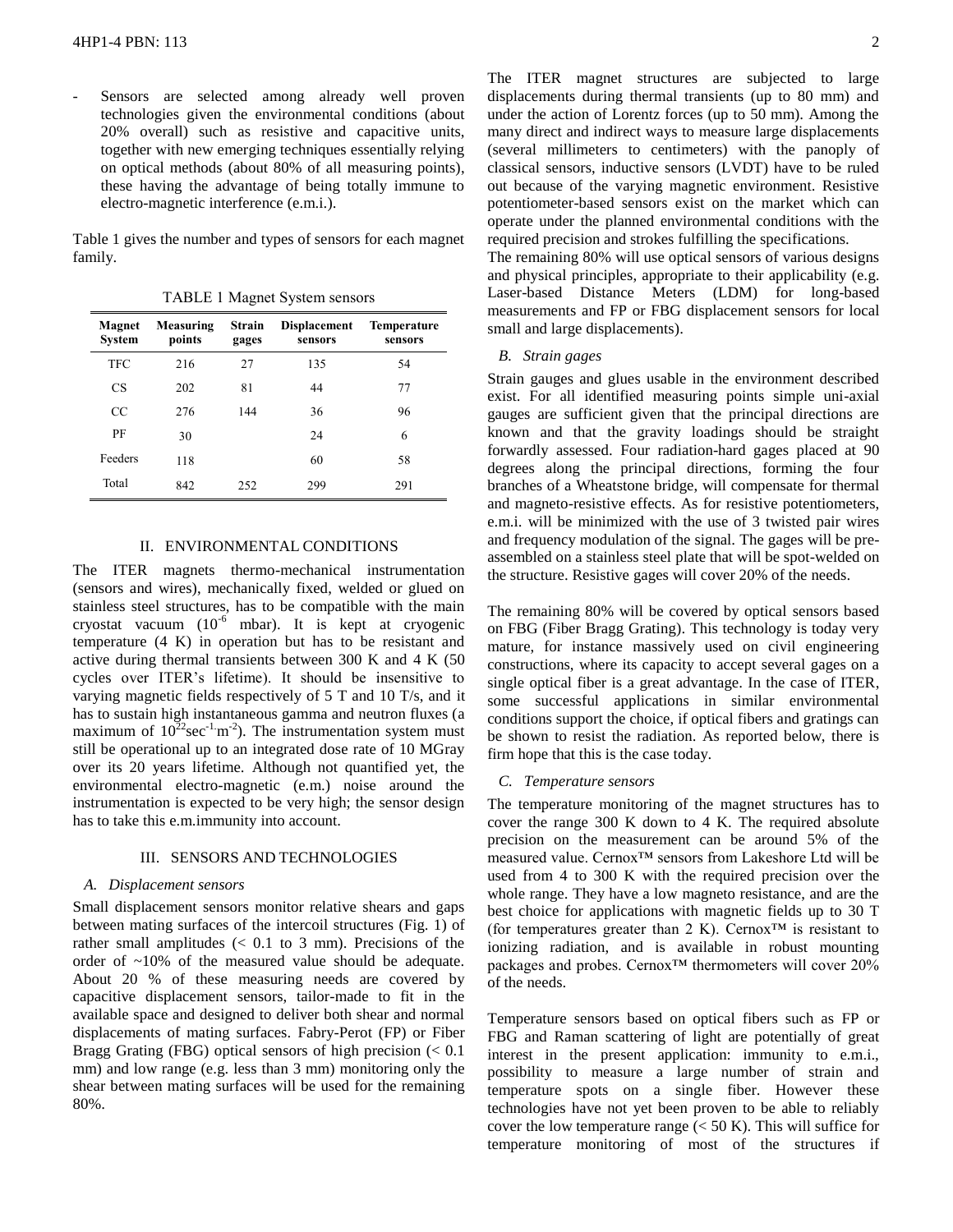measurements are assured down to 10 K, thus covering 70- 80% of the needs. For the remaining, Cernox™ sensors will be used instead.

Table 2 summarizes the sensor technologies that will be used, together with the required full measurement ranges and precisions.

|  |  |  | TABLE 2 Summary of sensors technologies |  |  |
|--|--|--|-----------------------------------------|--|--|
|--|--|--|-----------------------------------------|--|--|

| <b>Physical</b><br>value  | Capa-<br>citive<br>(triaxial) | <b>Resistive</b><br>(freq.<br>modul.<br>twisted<br>pairs) | Optical<br>FP or<br><b>FBG</b><br>displa-<br>cement | <b>Optical FP</b><br>or FBG<br>strain/temp | Optical<br><b>LDM</b>         | Raman<br>optical<br>fibre |
|---------------------------|-------------------------------|-----------------------------------------------------------|-----------------------------------------------------|--------------------------------------------|-------------------------------|---------------------------|
| Small<br>displacement     | $<$ 3 mm<br>$< 0.5\%$         |                                                           | $20-40$ mm<br>${}_{\leq 0.5\%}$                     |                                            |                               |                           |
| Large<br>displacement     |                               | 80 mm<br>$1\%$                                            | 80 mm<br>$< 0.5 \%$                                 |                                            |                               |                           |
| Long-base<br>displacement |                               |                                                           |                                                     |                                            | 20 <sub>m</sub><br>$< 0.01\%$ |                           |
| Strain                    |                               | 0.01<br>$10^{-5}$                                         |                                                     | 0.01<br>$10^{-5}$                          |                               |                           |
| Temperature               |                               | 4-300 K<br>$5\%$                                          |                                                     | $20-300K$<br>5%                            |                               | 80-300K<br>$5\%$          |

## *D. Radiation resistant optical fibers and gratings*

As already said above, small sub-millimeter and long range centimeter displacements, strain and temperature measurements can be made by optical means. However these technologies rely on the existence of radiation resistant optical fibers and gratings.

Table 3 shows the types of fibers and associated wavelength required for the optical instrumentation:

TABLE 3 Optical fibers and type of light

| Parameter                                       | Number     | Sensor<br>of sensors technology | Optical<br>fiber length<br>(m) | <b>Type of</b><br>Fiber | Light                         |
|-------------------------------------------------|------------|---------------------------------|--------------------------------|-------------------------|-------------------------------|
| Small & large<br>displacement<br>strain & Temp. | 250<br>250 | FP<br>FBG                       | 12500<br>12500                 | MМ                      | Visible<br>$1550-$<br>1590 nm |
| Long-base<br>displacement                       | $5-20$     |                                 | 1000                           | SМ                      | Red                           |
| Raman<br>Temperature                            | 10         |                                 | 500                            | <b>SM</b>               | 1550 nm                       |

Radiation resistant fibers (Multimode-MM- and Single Mode-SM-) exist on the market. Recent experiments conducted for CERN and ITER of MM and SM commercial radiation-hard fibers have shown that they are suitable for the ITER environmental conditions. Fig.2 gives results of RIA (Radiation Induced Absorption) tests as a function of irradiation dose for 3 categories of fibers. It has been verified that at dose rates of up to 5 MGrays (at least) there is no change of RIA trend for the fluorine-doped samples.

Concerning radiation-hard gratings, hydrogen or fluorine doped fibers show low FBG frequency shifts with radiation doses.



Fig. 2.Induced losses in irradiated (Co 60) commercial radiation-hard fibers as function of dose. Fluorine-doped fibers (curves 6,7) show practically no change in optical transmission.

In addition ITER will use in differential mode an FBG gage for temperature and radiation compensation connected in series with the strain or displacement sensing gage, thus alleviating any residual influence of radiation-induced frequency shift.

## IV. CURRENT STATUS OF THE INDUSTRIAL DEVELOPMENT

Although all sensors of the relevant technologies as summarized in Table 2 are well developed and can be found in industry, off-the-shelf sensors applicable to the harsh ITER environment do not exist. Therefore ITER IO has placed development contracts with specialized firms in the field of instrumentation, following call for tenders organized in two phases: a) development of prototype sensors adapted to the ITER environment and validation tests in near to real conditions (vacuum, cryogenic temperatures, radiation, sensitivity to e.m.i.), b) after validation of prototypes, final order of the series sensors.

At the time of this conference, phase a) is almost completed for most sensors.

## *A. Resistive strain gages and potentiometers*

The corresponding contract has been placed with the firm HBM, Germany [3]. As illustrated in Fig. 3, commercial potentiometers and strain gages have been successfully adapted and vacuum tested down to 4 K and in a magnetic field up to 10 T.



Fig. 3. An HBM full bridge 4 sensors strain gage pre-assembled on a spotweldable stainless steel sheet (left), and a commercial linear displacement potentiometer adapted to ITER environment (right).